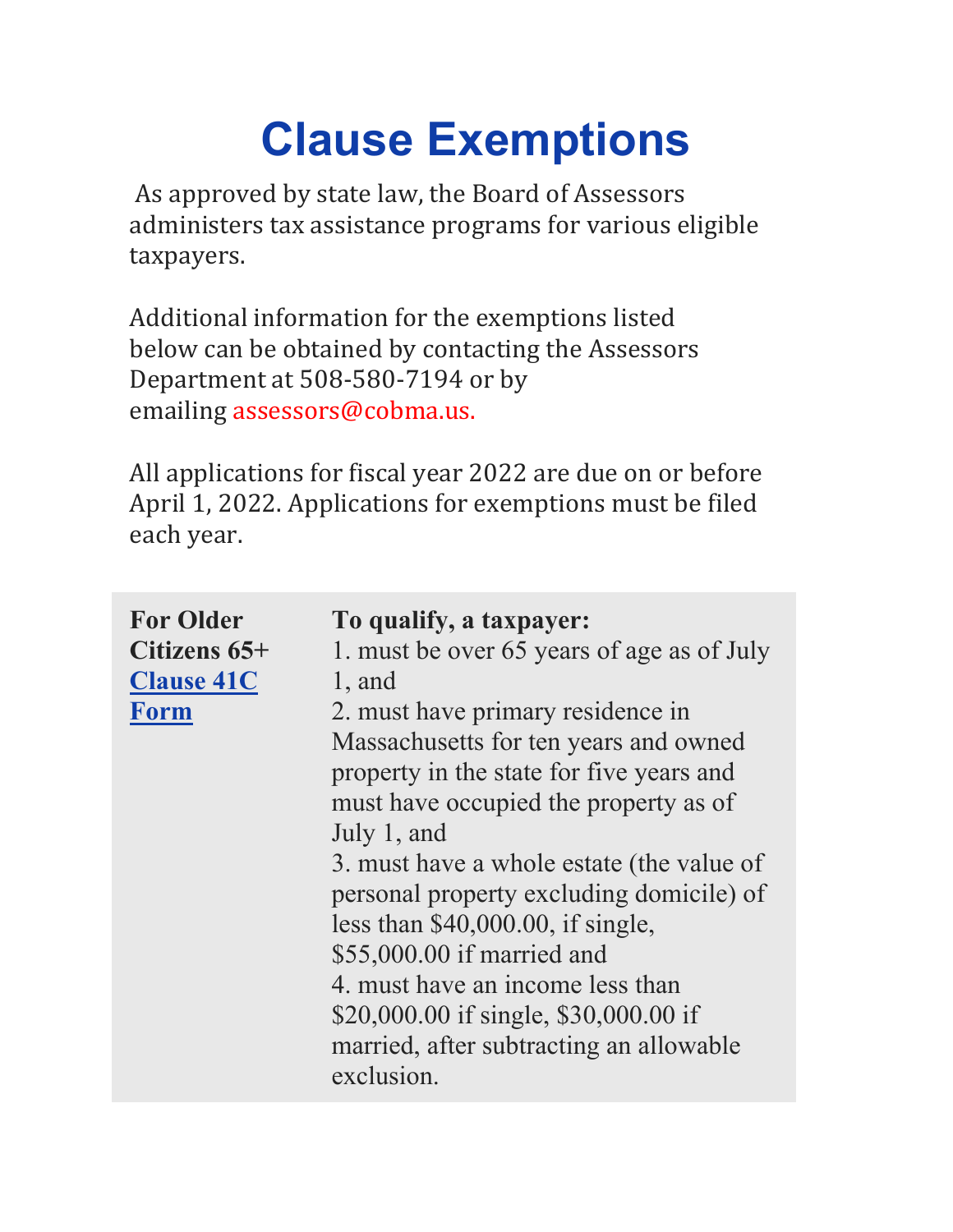|                                                                      | <b>Upon Approval, Taxpayer Is Entitled</b><br>To A \$750.00 Exemption.                                                                                                                                                                                                                                                                                                                                                                                                                      |
|----------------------------------------------------------------------|---------------------------------------------------------------------------------------------------------------------------------------------------------------------------------------------------------------------------------------------------------------------------------------------------------------------------------------------------------------------------------------------------------------------------------------------------------------------------------------------|
| <b>Tax Deferral</b><br><b>Clause 41A</b><br>Form                     | To qualify, a taxpayer:<br>1. must be over 65 years of age as of July<br>1, 2020 and<br>2. must have primary residence in<br>Massachusetts for ten years and owned<br>property in the state for five years and<br>3. must have occupied the property as of<br>July 1, 2020 and<br>4. must have a total gross income of less<br>than $$58,000$ per year.<br><b>Upon Approval, Taxpayer Is Entitled</b><br><b>To Defer (Delay) Payment Of Any</b><br><b>Portion Of The Property Tax Bill.</b> |
| <b>For Older</b><br>Citizens 70+<br><b>Clause 17D</b><br><b>Form</b> | To qualify, a taxpayer:<br>1. must be over 70 years of age as of July<br>1, or must be a surviving spouse or<br>surviving minor child<br>2. must have owned and occupied the<br>property for five years and<br>3. must have a whole estate (the value of<br>personal property less domicile) of less<br>than \$48,000.00<br><b>Upon Approval, Taxpayer is Entitled</b><br>To a \$206.68 Exemption.                                                                                          |
| <b>Disabled</b><br><b>Veteran</b><br><b>Clause 22</b><br><b>Form</b> | To qualify, a taxpayer:<br>1. must be a veteran or spouse of a<br>veteran and<br>2. must have a service-connected                                                                                                                                                                                                                                                                                                                                                                           |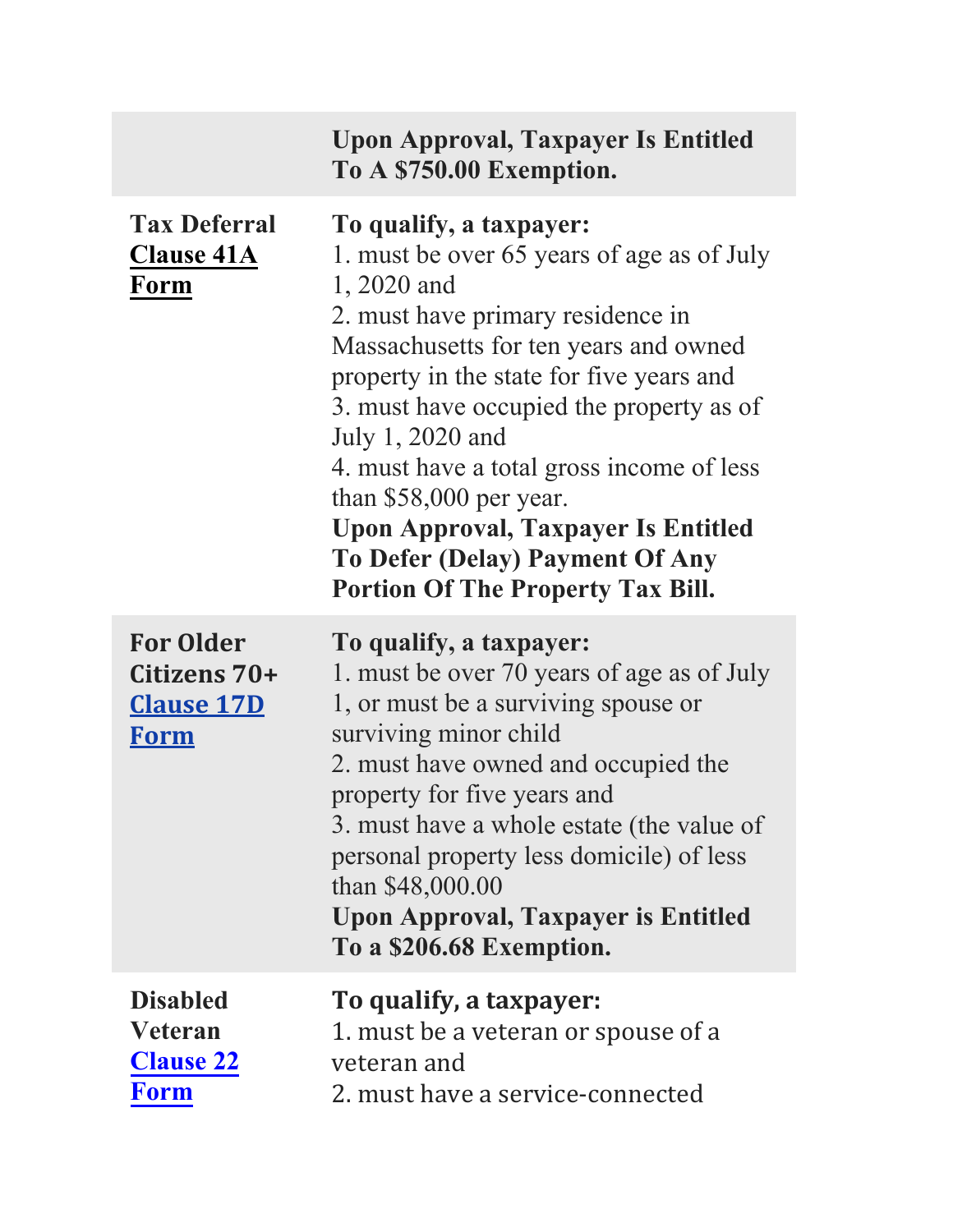<span id="page-2-0"></span>disability of 10% or more or 3. have been awarded the Purple Heart or

4. have been awarded the Congressional Medal of Honor, Distinguished Service Cross, Air Force Cross or Navy Cross or

5. was a prisoner of war

6. The parents of a veteran who lost his/her life in service are also entitled to apply for this exemption. Amount Of Exemption Varies According To Degree of Disability.

**([CLAUSE](https://brockton.ma.us/city-departments/assessors/clause-22-exemption-form/) 22) 10%‐90% DISBALED \$400 EXEMPTION ([CLAUSE](https://brockton.ma.us/city-departments/assessors/clause-22e-exemption-form/) 22E) 100% DISABLED \$1000 EXEMPTION ([CLAUSE](https://brockton.ma.us/city-departments/assessors/clause-22-abcdp-exemption-form/) 22 PARAPLEGIC ) FULL EXEMPTION**

| <b>Blind</b>      | To qualify, a taxpayer:                       |
|-------------------|-----------------------------------------------|
| <b>Persons</b>    | 1. must be a legal resident of the            |
| <b>Clause 37A</b> | Commonwealth of Massachusetts,                |
| <b>Form</b>       | 2. own and occupy the property as his/her     |
|                   | domicile,                                     |
|                   | 3. and must annually provide a current        |
|                   | blindness certification from the              |
|                   | Massachusetts Commission for the Blind        |
|                   | certifying date of registration as of July 1. |
|                   | <b>Upon Approval, The Taxpayer Is</b>         |
|                   | Entitled To A \$500.00 Exemption.             |